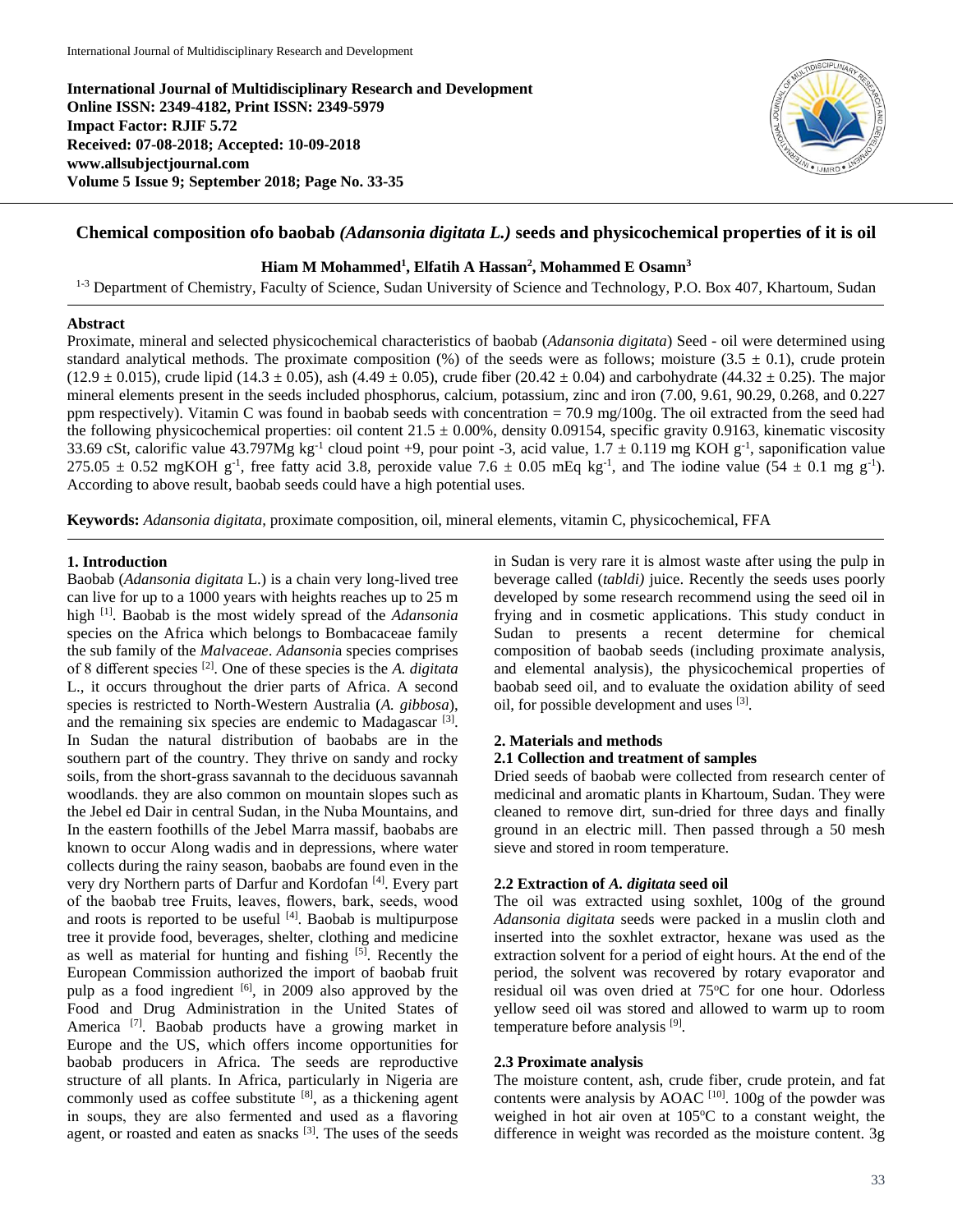of the powder was placed in a pre-weighed porcelain crucible and placed in an ashing furnace maintained at  $600^{\circ}$ C. The ash content was determined as soon as white ash was obtained and a constant weight was maintained. The nitrogen content was determined by micro-kjeldahl method and multiplied by 6.25 to estimate the crude protein content. Total fats were analyzed using acid hydrolysis as described by AOAC <a>[10]</a>. Carbohydrate content was also determined by difference.

#### **2.4 Elemental analysis**

Dry ashed sample (2g) and 5 ml of HCl 20% was added, a clear solution was obtained, the digest was allowed to cool and then standard solution prepared. The phosphorus analyezd using diacid digestion mixer of  $HNO<sub>3</sub>$  and  $HClO<sub>4</sub>$ . All mineral elements were analyzed with atomic absorption spectrophotometer [11].

# **2.5 Fatty acid compositions**

Fatty acid composition of seed oil was determined using GC-2010 gas chromatograph (SHIMADZU). Capillary column DB-1 (30m×0.25mm×0.25mm). The detector temperature was programmed at 300ºC with flow rate of 30.0 ml/min. The injection mode was split, the temperature was set at 250ºC, nitrogen and air were used as the carrier gas. The identification of the peaks Characteristic and Composition of Baobab seed Oil achieved by retention times by means of comparing them with authentic standards analyzed under the same conditions.

# **2.6 Determination of the physicochemical properties of the oil**

The density, specific gravity, kinematic viscosity, cloud point, pour point and free fatty acid were determined using the procedures  $[12, 13, 14, 15, 16]$  respectively, calorific vale was calculated from density, while the procedure described by  $[17]$ was adopted for the determination of Saponification value, iodine value and peroxide value.

#### **3. Results and discussions**

Table 1 showed proximate composition of *Adansonia digitata* seeds. The values showed some levels of closeness to those reported by Oyeleke [18] of baobab seeds. The moisture and crude protein content  $3.5 \pm 0.1$  and  $12.97 \pm 0.015$  respectively were lower than those reported. The lower moisture content is a good indicate for long shelf life which is very useful in storage of food. The values of ash, crude lipid and crude fiber 4.49  $\pm$  0.05, 14.3  $\pm$  0.05 and 20.42  $\pm$  0.04 were higher than reported, carbohydrate value is very close in both. The variation in values may be due to method of analysis and species and climatic conditions. However the result showed that seeds could serve animal nutrition because its relatively high carbohydrate, fat, ash, protein content and good source of energy.

**Table 1:** Proximate composition of *Adansonia digitata* seeds

| <b>Constituents</b>       | Percentage of each Composition % |
|---------------------------|----------------------------------|
| Moisture                  | $3.5 \pm 0.1$                    |
| Ash                       | $4.49 \pm 0.05$                  |
| Crude lipids              | $14.3 \pm 0.05$                  |
| Crude fiber               | $20.42 \pm 0.04$                 |
| Crude protein             | $12.97 \pm 0.015$                |
| Carbohydrate              | $44.32 \pm 0.25$                 |
| Total energy (K Cal/100g) | $363.024 \pm 0.51$               |

Table 2 showed the concentrations of mineral composition of *Adansonia digitata* seeds samples. Trace elements such as calcium, potassium, iron, and zinc constitute essential part of any balanced diet and required for normal growth, potassium appears the highest concentration of detected elements (90.29 ppm) then calcium (9.61 ppm), iron showed the lowest concentration (0.227ppm). The lower concentration of seeds heavy metals iron (Fe) and zinc (Zn) is an indication of little or no toxicity. In general the low concentrations were within the safety limit according to WHO (1996).

**Table 2:** Mineral composition and vitamin C of *Adansonia digitata* seeds.

| <b>Minerals</b>       | Concentration (ppm) |
|-----------------------|---------------------|
|                       | 7.00                |
| ⊇a                    | 9.61                |
|                       | 90.29               |
| Zn                    | 0.268               |
| Fe                    | 0.227               |
| Vitamin C $(mg/100g)$ | 70.9                |

Table 3 shows fatty acid composition of Boabab oil with 47.35% saturated fatty acids and 52.73% of unsaturated acid. The fatty acid profile of Boabab oil consist, mainly, of Palmitic, linoleic and palmitoieic acid. These acids are commonly available in vegetable oils.

**Table 3:** Free fatty acid composition of Boabab seed oil.

| <b>Fatty acid</b>         | Formula           | <b>Structure</b> | Area % |
|---------------------------|-------------------|------------------|--------|
| Myristic acid             | $C_{18}H_{34}O_2$ | C14:0            | 7.15   |
| Palmitic acid             | $C_{16}H_{32}O_2$ | C16:0            | 28.25  |
| Palmitoleic acid          | $C_{16}H_{30}O_2$ | C16:1            | 12.4   |
| Heptadecanoic acid        | $C_{17}H_{34}O_2$ | C17:0            | 9.69   |
| cis-10-Heptadecenoic acid | $C_{17}H_{32}O_2$ | C17:1            | 0.58   |
| Linolelaidic acid         | $C_{18}H_{32}O_2$ | C18:2            | 0.18   |
| Stearic acid              | $C_{18}H_{36}O_2$ | C18:0            | 10.75  |
| Oleic acid                | $C_{18}H_{34}O_2$ | C18:1            | 14.33  |
| Linoleic acid             | $C_{18}H_{32}O_2$ | C18:2            | 14.25  |
| Elaidic acid              | $C_{18}H_{34}O_2$ | C18:1            | 0.3    |
| Arachidic acid            | $C_{20}H_{40}O_2$ | C20:0            | 1.2    |

Table 4 showed physicochemical properties of *A. digitata* seed